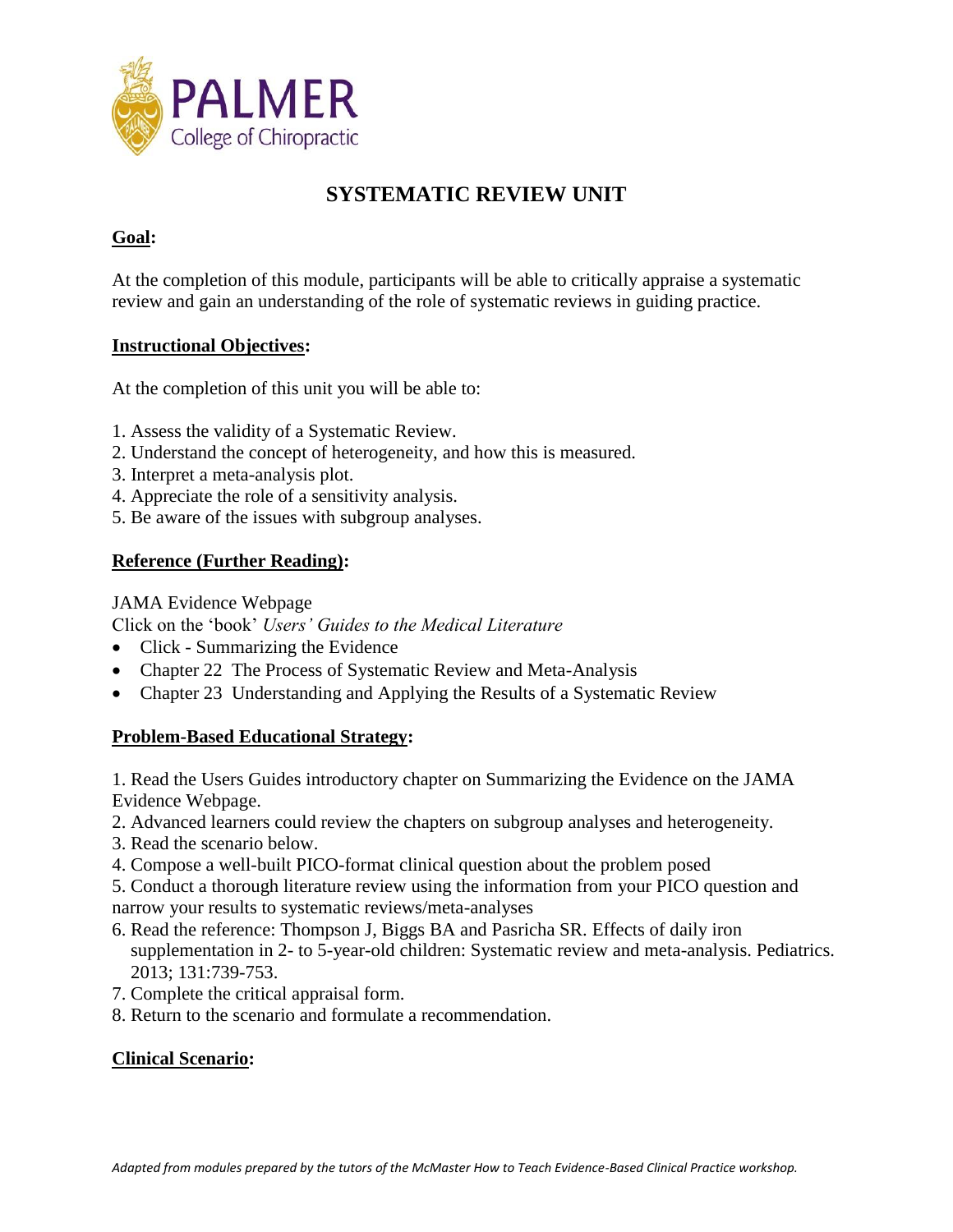You are seeing Andrew, a 3-year-old child who is with his adopted mother for a routine wellchild evaluation. Andrew was recently adopted from Africa where he was living in an orphanage. His physical exam is only notable for pale conjunctiva. He is otherwise well- nourished and with no physical exam findings suggestive of infection or other pathophysiology.

Upon review of his laboratory values, you find that he is anemic  $(Hgb = 8.6g/dL [86g/L])$  with evidence of iron-deficiency (i.e., elevated red cell distribution width [RDW], low mean corpuscular volume [MCV], and low serum iron level). You prepare to call his family and inform them of the laboratory results. As you pick up the phone, you realize that you have not recently searched the literature to determine the latest evidence regarding iron supplementation in young children with iron-deficiency anemia.

You frame your PICO question and put the relevant search terms into PUBMED, Clinical Queries. You find a systematic review in a recent article in Pediatrics: "Effects of daily iron supplementation in 2- to 5- year-old children: systematic review and meta-analysis" by Thompson et al. and you decide to critically appraise this review using the skills you have recently acquired at the PIE EBCP Workshop.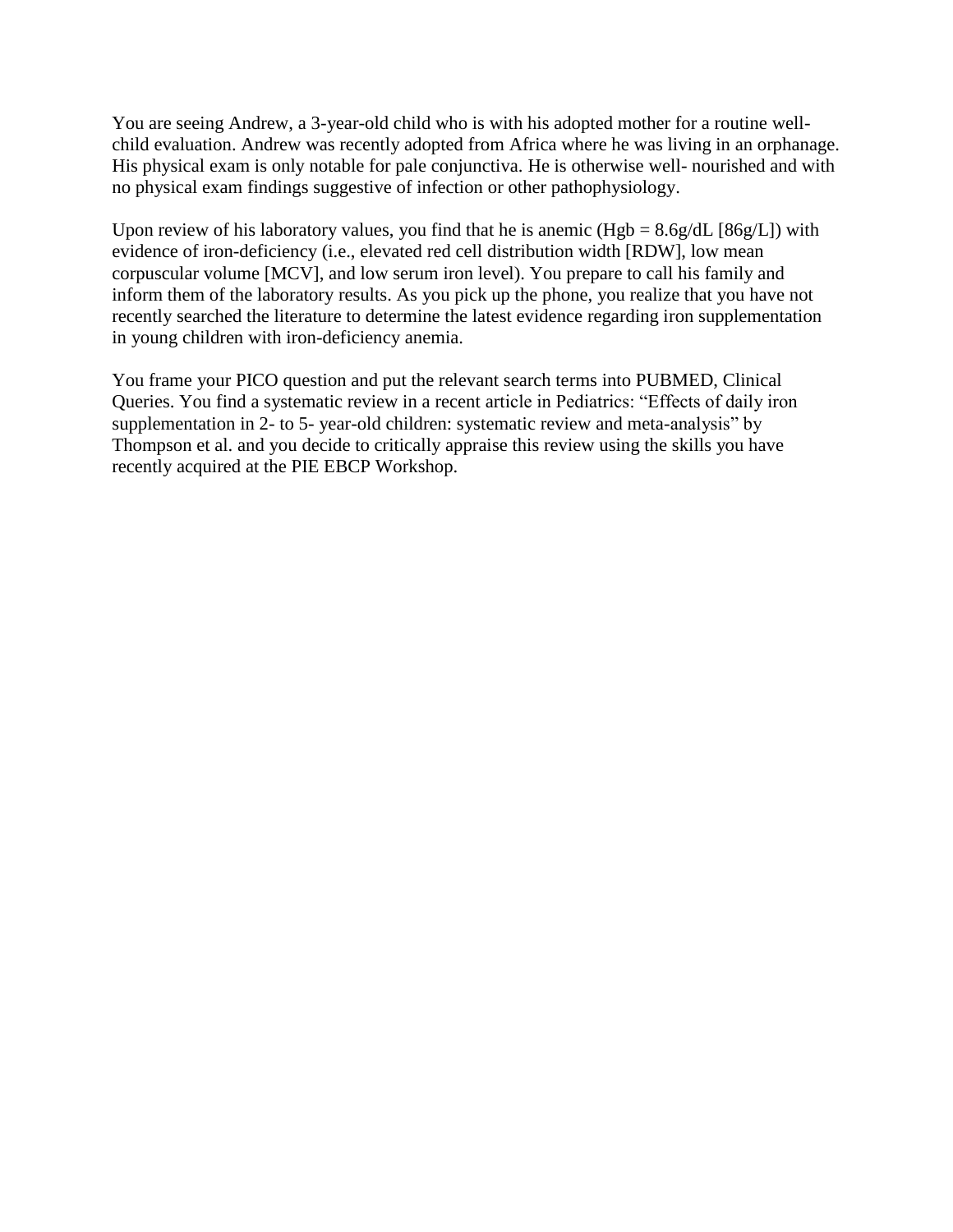

# **CRITICAL REVIEW FORM: SYSTEMATIC REVIEW**

Identify and outline your clinical question in plain language:

Build a PICO:

| $\Gamma$ |  |
|----------|--|
|          |  |
|          |  |
|          |  |

Preferred Resource:

| $\Box$ Meta-analysis/Systematic Review $\Box$ RCT $\Box$ Cohort $\Box$ Case Control |  |  |  |
|-------------------------------------------------------------------------------------|--|--|--|
| Databases Searched:                                                                 |  |  |  |
|                                                                                     |  |  |  |
|                                                                                     |  |  |  |
|                                                                                     |  |  |  |
| Resource Acquired:                                                                  |  |  |  |
|                                                                                     |  |  |  |
|                                                                                     |  |  |  |
|                                                                                     |  |  |  |
|                                                                                     |  |  |  |

CRITICAL APPRAISAL

| Are the results of the study valid?                             |  |  |
|-----------------------------------------------------------------|--|--|
| Did the review explicitly address<br>a sensible question?       |  |  |
| Was the search for relevant<br>studies detailed and exhaustive? |  |  |

Adapted by John Stites DC and Amy Minkalis DC from : Walsh M, Perkovic V, Manns B, Srinathan S, Meade MO, Devereaux P, Guyatt G. Therapy (Randomized Trials). In: Guyatt G, Rennie D, Meade MO, Cook DJ. eds. *Users' Guides to the Medical Literature.* New York, NY: McGraw-Hill; 2014.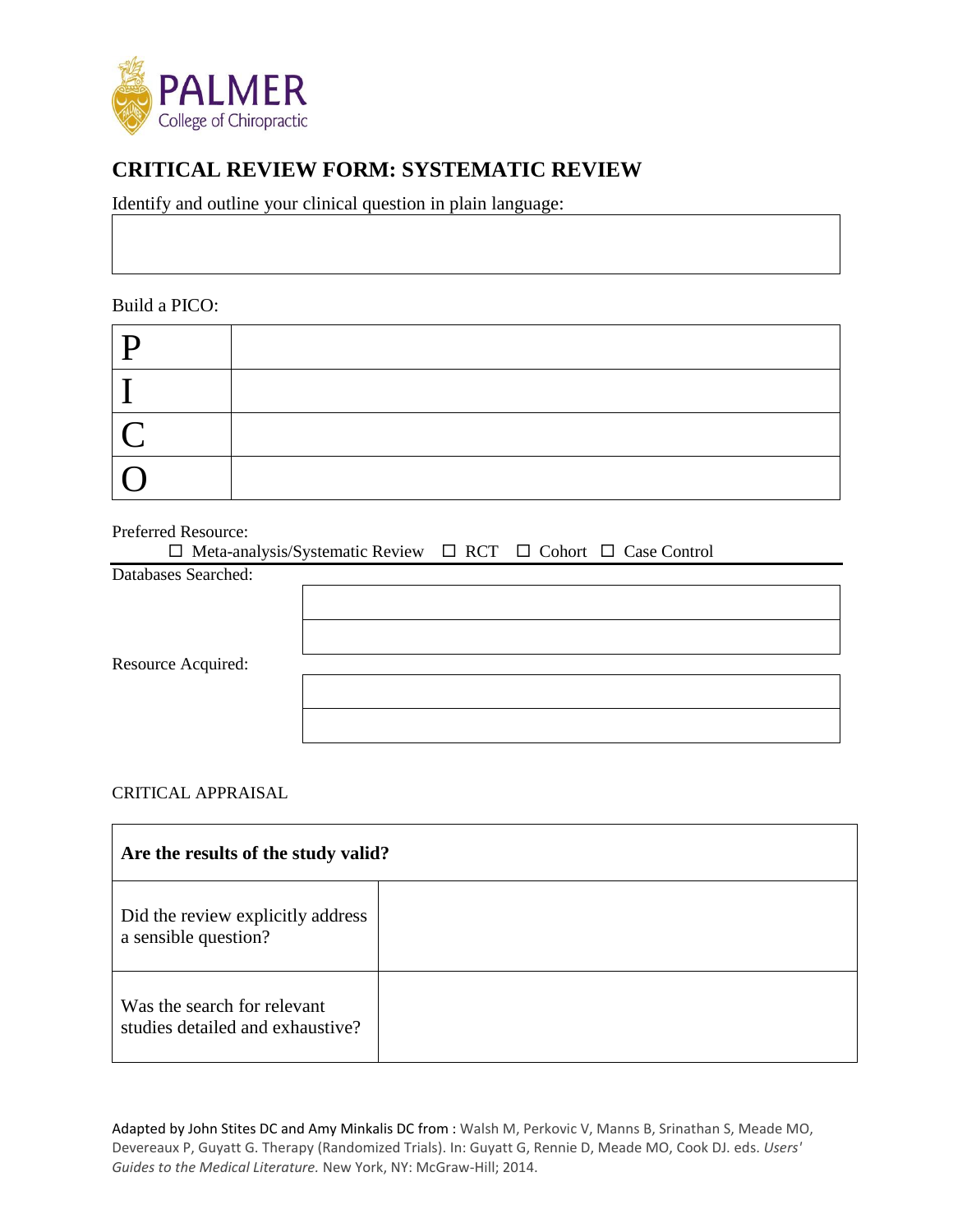| Were the primary studies of high<br>methodologic quality?     |  |  |
|---------------------------------------------------------------|--|--|
| Were the assessments of the<br>included studies reproducible? |  |  |
| What are the results?                                         |  |  |
| What are the overall results of<br>the study?                 |  |  |
| How precise are the results?                                  |  |  |
| Were the results similar from<br>study to study?              |  |  |

Strength of Evidence:

|          | . | --------------<br>-------------- | . _ _ _ _ _ _ _ |
|----------|---|----------------------------------|-----------------|
| -<br>Low |   |                                  | $\ldots$<br>. . |

How does this apply to your patient?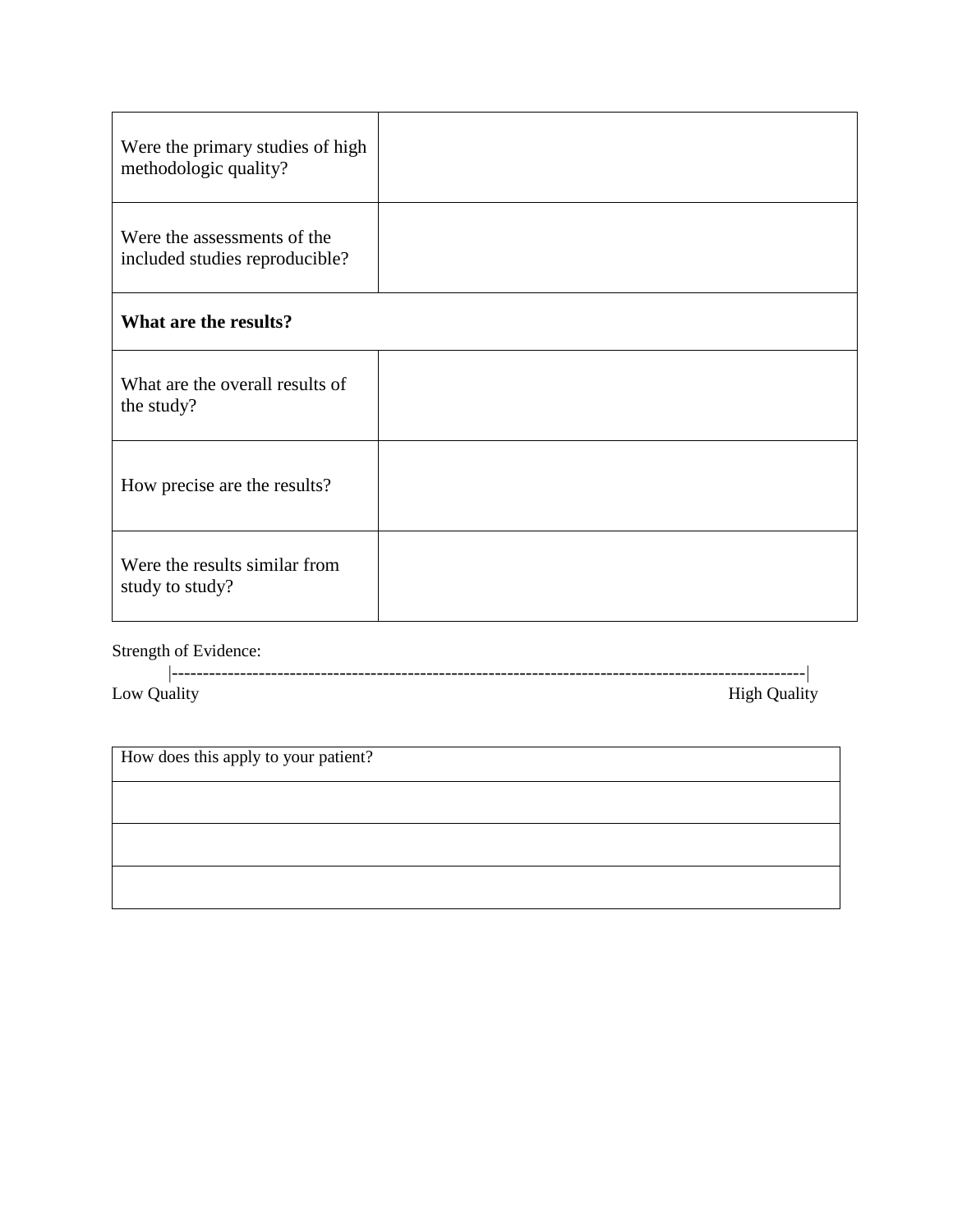

# **CRITICAL REVIEW FORM: SYSTEMATIC REVIEW UNIT**

**Citation:** Thompson J, Biggs BA and Pasricha SR. Effects of daily iron supplementation in 2- to 5-year-old children: Systematic review and meta-analysis. Pediatrics. 2013; 131:739-753

| Guide                                                              |                                     | <b>Comments</b>                                                                                                                                                                                                                                                            |  |
|--------------------------------------------------------------------|-------------------------------------|----------------------------------------------------------------------------------------------------------------------------------------------------------------------------------------------------------------------------------------------------------------------------|--|
| $\mathbf I$                                                        | Are the results of the study valid? |                                                                                                                                                                                                                                                                            |  |
| 1. Did the review explicitly address a sensible<br>question?       |                                     | Yes. Provided a review of the data regarding daily<br>iron supplementation for children with or at-risk<br>for developing iron-deficiency anemia.                                                                                                                          |  |
| 2. Was the search for relevant studies detailed<br>and exhaustive? |                                     | Yes. Utilized multiple databases as well as thesis<br>repositories, gray literature, and references of<br>studies and prior reviews.                                                                                                                                       |  |
| 3. Were the primary studies of high<br>methodologic quality?       |                                     | No. All studies were considered at high risk of<br>bias. Additionally, adherence was only<br>documented in 2 of the included studies.                                                                                                                                      |  |
| 4. Were the assessments of the included studies<br>reproducible?   |                                     | Yes.                                                                                                                                                                                                                                                                       |  |
| $\mathbf{I}$                                                       | What are the results?               |                                                                                                                                                                                                                                                                            |  |
| 1. What are the overall results of the study?                      |                                     | Heterogeneity existed in the results, attributed to<br>subgroup differences. However, the overall effect<br>on hemoglobin and ferritin levels was largely<br>similar from study to study.                                                                                  |  |
| 2. How precise are the results?                                    |                                     | Iron supplementation reliably increased<br>hemoglobin and ferritin levels. Data is limited on<br>other outcomes to make a definitive statement.                                                                                                                            |  |
| 3. Were the results similar from study to study?                   |                                     | As reflected in Figure 3, the results for impact on<br>hemoglobin and ferritin levels are relatively<br>precise (indicated by the narrow diamond<br>representing the pooled data; broader diamonds<br>would indicate less precision, with a larger spread<br>of the data). |  |